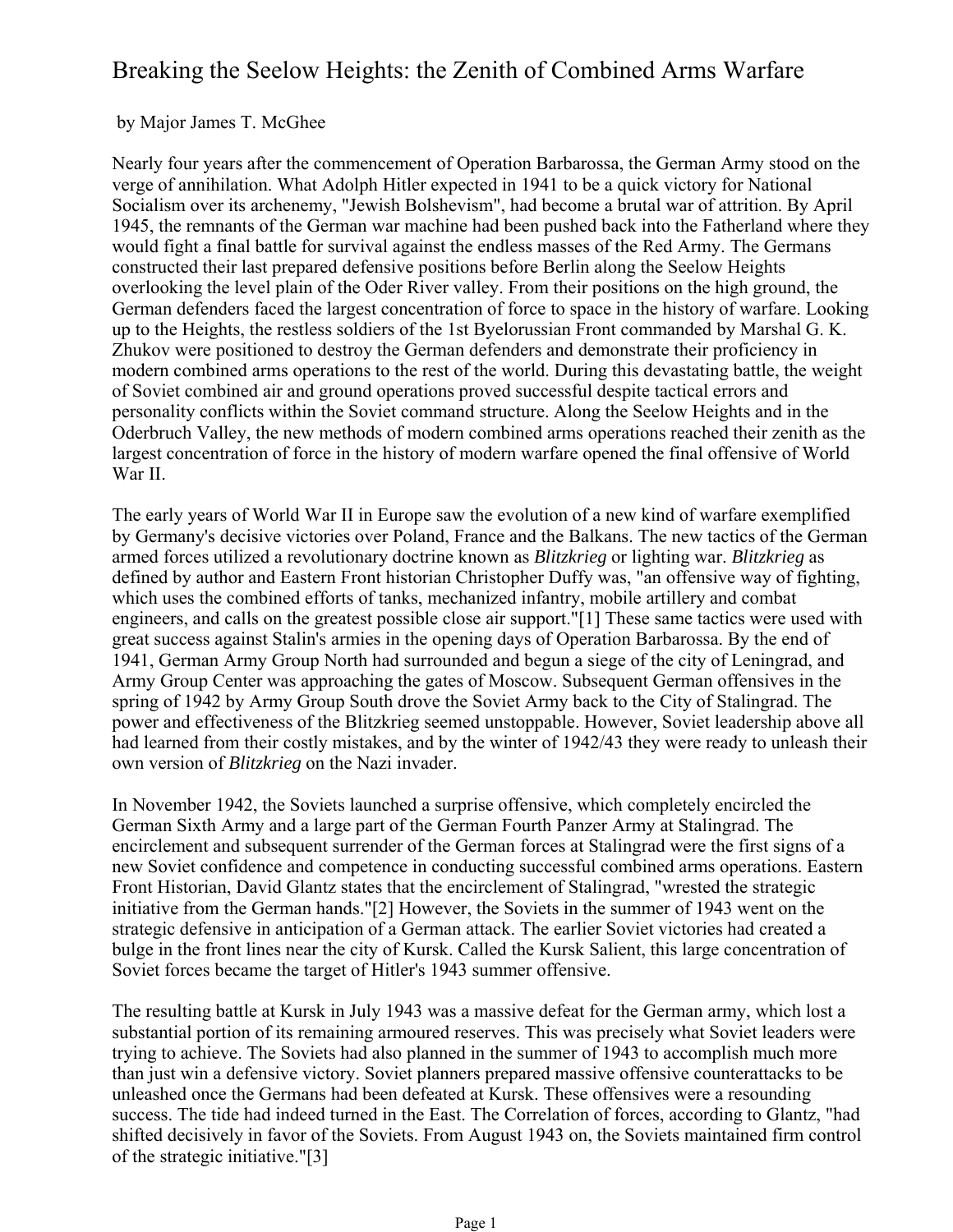Beginning in January of 1944, the Soviets conducted the first in a series of successful offensives that would drive the German Army further back to the Vistula River. To accomplish this enormous feat, the Soviets made extensive preparations and concentrated enormous quantities of men for their offensives. Massive use by the Soviets of combined arms including artillery, infantry, armour and close air support ensured a rapid penetration of the German defensive line. This penetration was quickly exploited by Soviet tank armies, which rapidly moved through German rear areas creating fear and confusion. The soviet tank armies were able to advance into the operational depths of 150km or as far as the strategic depths of up to 400km. In general, the Soviets were able to overcome the first line of German defenses on the first day of their offensive and the second line of defense by the second or third day. Duffy states that Zhukov, during these offensives, "held back until the infantry, the engineers and the close-support tanks and assault guns had chewed a way clear through the tactical zone of defense to the open country, and he did not commit his tank armies until the second and third days of the offensive."[4] This strategy of penetrating the enemy defenses, exploiting the penetration and then quickly surrounding enemy forces proved extremely successful. A summary of the 1944 offensives by Glantz describes them as having, "considerable maneuver, and demonstrated Soviet mastery of the problem of coordinating the use of all types of combat arms."[5] The success of the 1944 offensives would lay the foundation for the future planning of the 1945 offensives and ultimately for the final battle of Berlin.

The Soviet 1945 winter offensive began on 12 January. Aided by the frozen ground and ice covered rivers, this offensive proved as equally successful as the offensives of the previous year. The German defenses were penetrated quickly. On 17 January, Warsaw fell. The city of Posen was reached and surrounded on the 22nd. Zhukov's troops of the 1st Byelorussian Front crossed the 1939 German boarder on 26 January. The first Soviet troops reached the river Oder on 30 January near the city of Kienitz. At 0600 hours the following day, Soviet infantry crossed the ice on the Oder River and established a small bridgehead four kilometers wide and two kilometers deep. Further south, a second bridgehead was established near the town of Reitwein. These bridgeheads were only 60 miles from Berlin and there were no organized German defenses in place to prevent a Soviet advance on the German capital city. The Vistula-Oder Operation had been a resounding success. However, the Soviets needed time to secure their flanks and reduce German strong points. The speed of the advance had also created supply problems. Supply trucks had to travel great distances, and railroads had to be repaired. Stocks of fuel and ammunition were running low. The Soviets needed time to replace battle casualties and to rebuild airfields. For these reasons, the Soviets chose to halt their advance along the Oder River, and to build up and expand their existing bridgeheads in preparation for a final assault on Berlin. The 5th Shock Army, part of the 1st Byelorussian Front, received specific orders from the Front commander, Marshal Zhukov on the 4th of February, which read:

"Attention of the Military Council, Corps Commanders and Division Commanders of the 5th Shock Army:

The 5th Shock Army has been assigned an especially important mission, that of holding the bridgehead on the west bank of the Oder and expanding it at least up to 20 km in frontage and 10 to 20 km in depth.

I ask that you all understand your historic role in carrying out your mission and, after explaining this to your men, to demand that they display the utmost fortitude and courage.

Unfortunately, we cannot yet help you with aircraft, because all the airfields have been turned into bogs and the planes cannot take off. Enemy planes are flying from Berlin aerodromes with concrete runways. I recommend:

1. to dig in deep;

2. to organize massive anti-aircraft fire;

3. to move to night combat operations, launching each attack with a limited objective; to repulse enemy attacks during the day. In another two or three days the enemy will be wiped out.

I wish you and your troops historic success which you not only can, but must ensure."[6]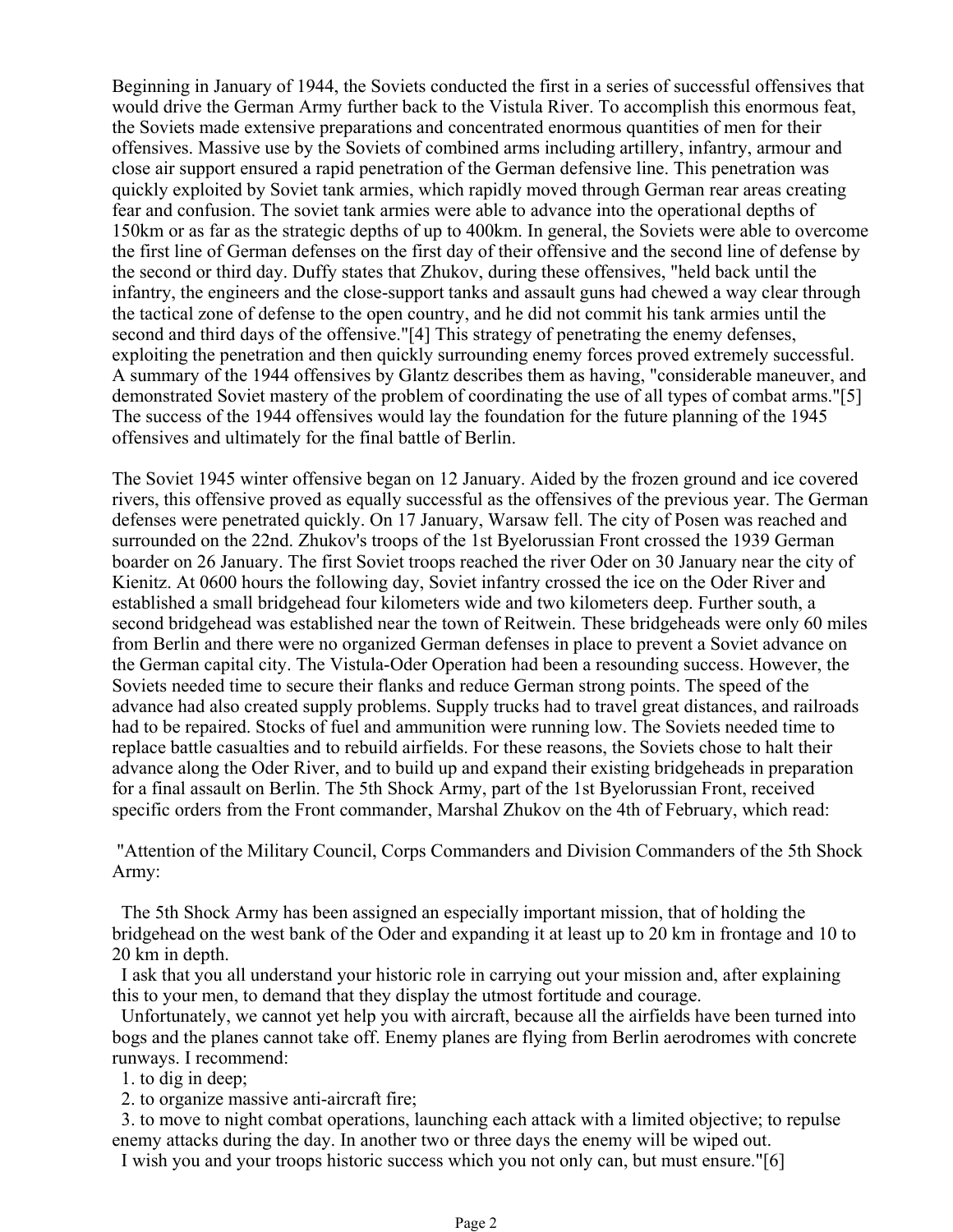The next three months were a flurry of activity for both sides. The German forces hastily organized a new defensive front and launched costly counter attacks to drive the Soviets back across the Oder. The Soviets tenaciously defended their bridgeheads while simultaneously building up enormous quantities of men and materiel for the final offensive.

Key to the Soviet build up was the difficult task of expanding of the bridgeheads. Hitler ordered the 9th Army commanded by General Busse to destroy the Soviet bridgeheads. Throughout the month of February and into March, the 9th Army conducted several unsuccessful counter attacks against the Soviet positions along the Oder River. These futile attacks cost the 9th Army as many as 35,000 casualties; casualties which could not be replaced by the German High Command. Unable to throw the Soviets back across the Oder, General Busse's attention turned to holding the German position blocking the main avenue of approach to Berlin. Located between the Reitwein and Kienitz bridgeheads was the ancient, fortress city of Kustrin. It was a formidable obstacle centered on the main road to Berlin, *Reichsstrasse* 1. Holding this fortress severely restricted Marshal Zhukov's ability to advance on Berlin.

The bitter contest over Kustrin was a costly one for both sides but the Soviets eventually surrounded the fortress and slowly began to squeeze the pocket closed. The German defenders were finally forced to surrender the fortress on March 30th. The defense may have cost the Germans and the Soviets as many 20,000 casualties each.[7] The loss was more significant for the German defenders. The Soviets were now able to consolidate and expand their bridgehead to a size of 50 km wide and 7-10 km deep. On the eastern bank of the Oder River, the main road to Berlin, *Reichsstrasse* 1 was secured. The geographic stage was now set for the final offensive. On 27 March, Stalin ordered his Front Commanders to Moscow to finalize plans for the attack on Berlin.

Marshal Zhukov arrived in Moscow on 29 March followed by the commander of the First Ukrainian Front, Marshal Koniev two days later. They both met with Stalin to present their plans for the final offensive. The two marshals were fierce rivals. Each wanted to be the one to capture the German capital city. Marshal Zhukov had clearly earned the right but Stalin decided to use the rivalry as a motivation between his two commanders. Stalin's orders to Zhukov gave him the primary mission of taking Berlin and pushing on to meet the allied armies on the Elbe River. The operation was to begin no later than 16 April and Berlin was to be surrounded by the 21st. However, Stalin opened the door of opportunity to Marshal Koniev by saying, "In the event of stiff enemy resistance on the eastern approaches to Berlin and a possible hold-up of the offensive of the First Byelorussian Front, the First Ukrainian Front is to be in readiness to strike at Berlin with its tank armies from the south."[8] The final offensive would be a race between Zhukov and Koniev to see who would be the first into Berlin. This race would significantly impact Zhukov's operations against the Seelow Heights.

Zhukov had two weeks to make his final preparations for the great offensive to take Berlin. The logistics requirements in preparation for the attack were immense. "On the whole the work done to prepare the Berlin Operation had no parallel in scale or intensity. Concentrated on a fairly narrow sector of the front and within short time-limits were 68 infantry divisions, 3,155 tanks and selfpropelled guns and about 42,000 artillery and mortar pieces."[9] Of these, 41 infantry divisions, 2,655 tanks and SPGs, 8,983 guns and 1,401 rocket launchers were located in the bridgehead. This concentration of force was unprecedented compared with other well-known operations. Hitler had deployed 3,332 tanks to invade the Soviet Union along a total frontage of 930 miles. For the attack against the Kursk Salient, "Operation Citadel", he would deploy 2,700 tanks and assault guns along a front sixty miles wide.[10] In Normandy during the West's great invasion of Europe, by D-Day +3, Allied forces ashore were scheduled to number only 13 divisions.

Soviet supply and transportation services hastily brought forward thousands of replacements and tons of supplies of every variety. Millions of gallons of fuel, for the thousands of tanks and tens of thousands of trucks, were required along with tons of food, ammunition, bridging materiel, medical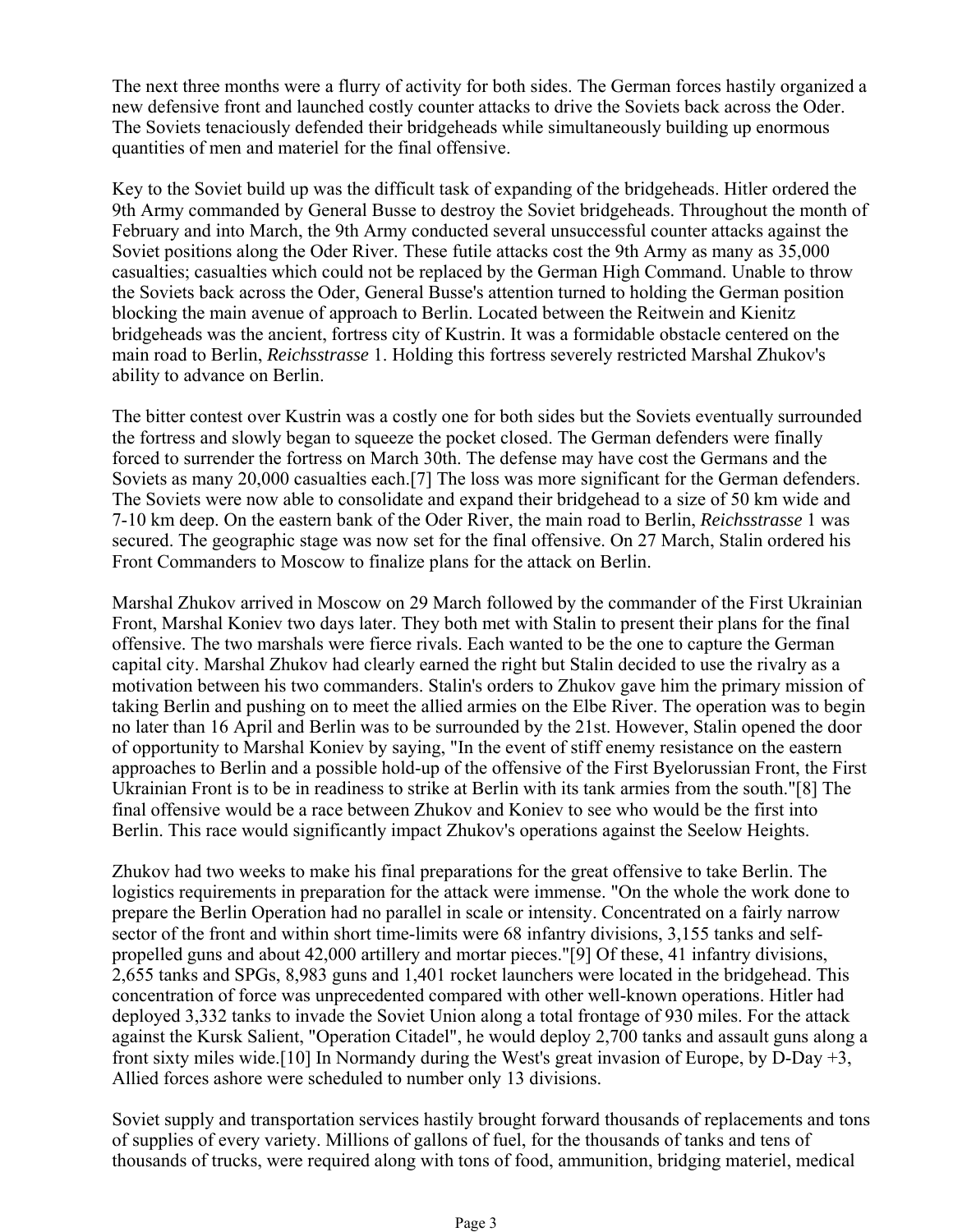supplies, and other equipment. Zhukov reported, "In terms of artillery ammunition alone 7,147,000 shells were required by the start of the operation."[11]

Twenty-three bridges were constructed to support the Oder River crossings. An additional forty ferries supplemented these bridges. Zhukov had 194 engineer battalions and 14 military construction units supporting the bridging operations. These engineer units performed brilliantly, building and rebuilding the bridges after many were destroyed by German air and artillery attacks.

The extensive preparations and build-up of the Soviet air forces matched the enormous concentration and build-up of Soviet ground forces. Zhukov's 1st Byelorussian Front was supported by a total of 4,188 combat aircraft. Immense amounts of fuel and ammunition were required to support these aircraft. In addition, Soviet engineers had to build or repair enough airfields to accommodate them. In all, some 290 airfields were constructed to accommodate Zhukov's massive air forces.[12]

Zhukov's attack plan was simple. Using the proven tactics of the previous 1944 and January 1945 offensives, he would utilize his overwhelming concentration of force to breach the German defensive lines on the first day of battle and then exploit the breakthrough using his reserve tank armies, which would race ahead to encircle the city of Berlin. In his own words, "We decided to hurl ourselves upon the defending enemy forces with such strength as to stun and shake them to the very foundations right from the start, using for that purpose a mass of aircraft, tanks, artillery, and material supplies."[13]

The offensive would begin during the early morning hours of darkness and be led by a short, intensive artillery barrage utilizing the over 40,000 available guns. The number of guns squeezed into the narrow front meant that there were 270 guns of 76-mm and higher per kilometer of front. Soviet armies contained more artillery than any other army in the world. They deployed artillery regiments and independent artillery divisions. According to Soviet Marshal Koniev, "We saw wellorganized artillery as the embodiment of our army's power. We held that whatever we would do with gunpowder rather than the bayonet would be to our great advantage and would safeguard our troops against superfluous losses. Hence we should spare neither time nor effort in preparing the artillery attack."[14]

To overcome the darkness, Zhukov introduced an unconventional plan to utilize 123 searchlights. Immediately following the artillery strike, these lights were to switch on in order to have the dual effect of providing the Soviet infantry and tanks with artificial light and to create fear among the German defenders.

The lead element in the attack was the Soviet 8th Guards Army commanded by General Chuikov. His army was to breach the first German defensive belt utilizing his tanks and infantry, supported by close support aircraft, and then push forward and take the Seelow Heights by the end of the first day. It was planned that once the 8th Guards Army breached the Seelow Heights Zhukov would release his reserve tank armies to exploit the breach and move on towards Berlin.

The remnants of the German Army facing Zhukov, commanded by Colonel General Heinrici, were determined to prevent a Soviet breakthrough not with the expectation of defeating the Soviets but in the hope of delaying them long enough for the Western Allies to capture Berlin. They constructed defensive positions in depth for 40 km separated into three defensive belts. The first defensive belt was located in the Oderbruch and provided very limited advantages with regard to terrain. The second defensive belt consisted of three defensive trench lines. The first of these ran along the front edge of the Seelow Heights. Subsequent trench systems were located in positions on the reverse slopes of the Seelow Heights. Located in this second defensive belt were five flak regiments deploying the formidable German 88mm Flak Gun in an anti-tank role. The 88mm gun was used throughout the war and up to the summer of 1942 it was the most effective weapon available to stop the Soviet T-34 and KV tanks. It could kill a T-34 out to 4,000 yards. With a high rate of fire and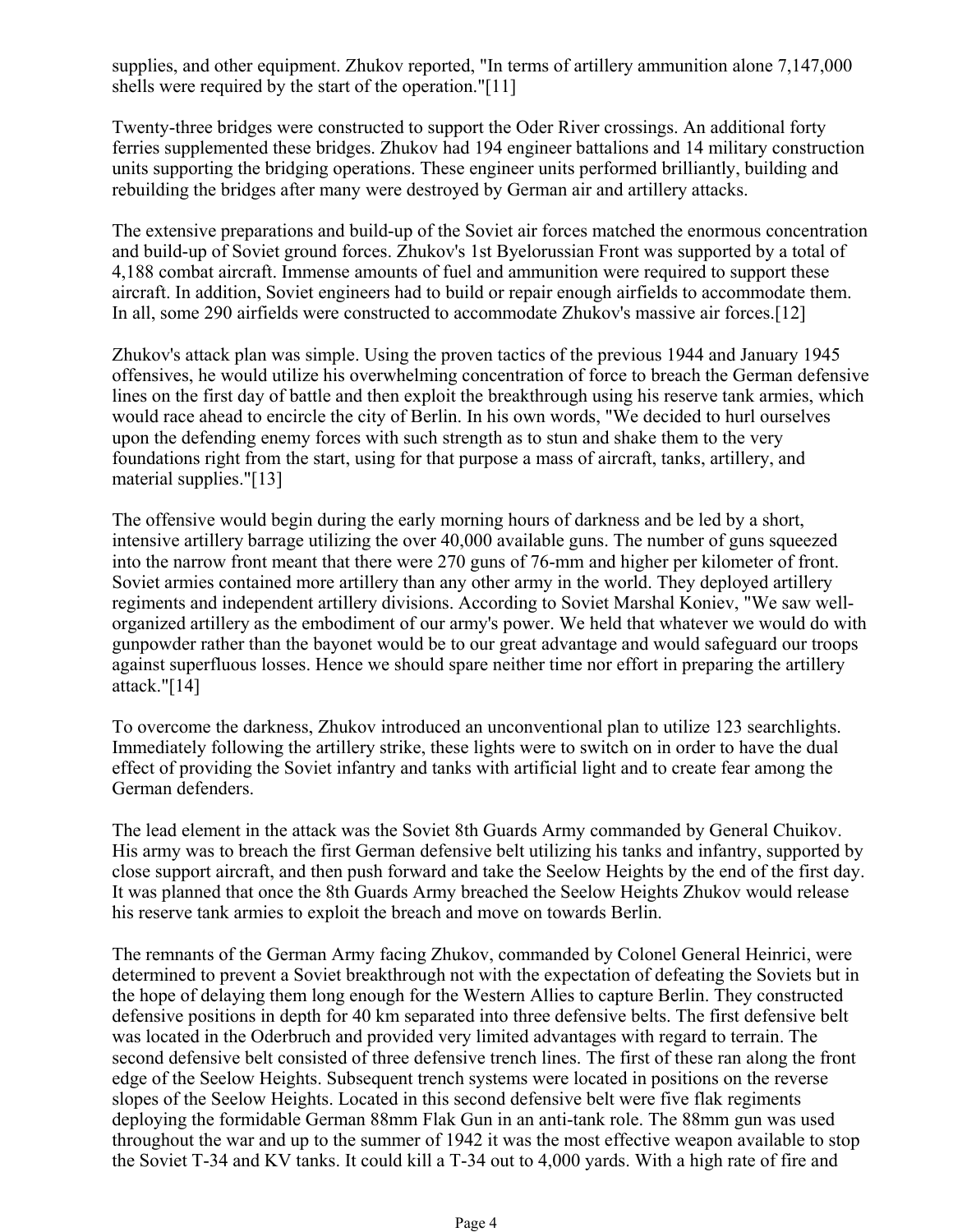optics designed to track aircraft, it crushed slow moving tanks with ruthless efficiency.

All the German infantry divisions lacked superior combat effectiveness. They were all either under strength or had not received proper combat training. Many of the units manning the front lines were *Volksturm* units, consisting of old men, many of whom were veterans of the First World War. Others were untrained sailors or *Luftwaffe* personnel hastily thrown into the line by the senior leadership of the Reich to impress upon Hitler their loyalty and fanaticism. There was also an extreme shortage of small arms and artillery ammunition. Many soldiers arrived and were sent to the front armed with a variety of old captured rifles or only with a *Panzerfaust.*

The *Panzerfaust* was anti-tank weapon carried by a single infantryman. Used since late 1943, it proved to be a highly effective tank killer capable of destroying any Soviet tank. However, in order destroy a Soviet tank the individual infantryman only had one projectile and was required to fire the hand-held weapon at almost point blank ranges not to exceed 100 meters. The *Panzerfaust,* when fired, generated a large flash of sparks and a plume of smoke, which immediately gave away the tank hunters' position. Regardless of the dangers, infantrymen armed with this formidable weapon proved highly efficient at destroying Soviet armour, creating fear among all those in the Soviet tank corps.

The real strength of the German defense was the terrain. Once the Soviets began to move forward of their positions in the bridgehead, they would have to cross the flat and open landscape of the Oderbruch. This terrain contains several small canals acting as natural tank ditches. In addition, the Germans drained a natural lake allowing the water to flood the low areas turning much of the ground into a marsh incapable of supporting tanks and forcing all vehicles to remain on the few available roads. While moving through this part of the battlefield, soviet tanks and infantry were under constant observation from German artillery spotters positioned on the high ground. The German 88mm anti-tank guns could engage Soviet tanks in the open, over extended ranges, and all the approaches were heavily mined. The forces that made it through the killing fields of the Oderbruch would then have to assault the Seelow Heights themselves.

The Seelow Heights slope up to 30 meters above the valley bed and contain inclines too steep for Soviet tanks to climb. Hidden within the trees and twists of the terrain were German anti-tank guns, machinegun nests, and *Panzerfaust* teams. Beyond the heights the last remaining German armoured reserves waited. These tanks were positioned to conduct counter attacks against any Soviet breakthrough in order to reestablish the German line of defense. The Seelow Heights represented the last strong defensible position between the Soviets and Berlin. According to General Busse, "the retention or loss of the Seelow Heights, dependent upon the situation and strengths, would decide the result of the coming battle."[15]

On 14 April, Hitler issued his order of the day. He believed that the recent death of the American President, Franklin Roosevelt on April 12th was a sign that all was not lost and that the war would turn in favor of Germany.

"Soldiers on the German Eastern Front:

The Jewish Bolshevik arch-enemy has gone over to the attack with his masses for the last time. He attempts to smash Germany and to eradicate our nation. You soldiers from the east today already know yourselves to a large extent what fate is threatening, above all, German women, girls, and children. While old men and children are being murdered, women and girls are humiliated to the status of barracks prostitutes. Others are marched off to Siberia.

We have anticipated this thrust, and since January of this year everything has been done to build up a strong front. Mighty artillery is meeting the enemy. Our infantry's casualties were replenished by countless new units. Reserve units, new formations and the Volksturm reinforce our front. This time the Bolsheviks will experience Asia's old fate. That is, he must and will bleed to death in front of the capital of the German Reich.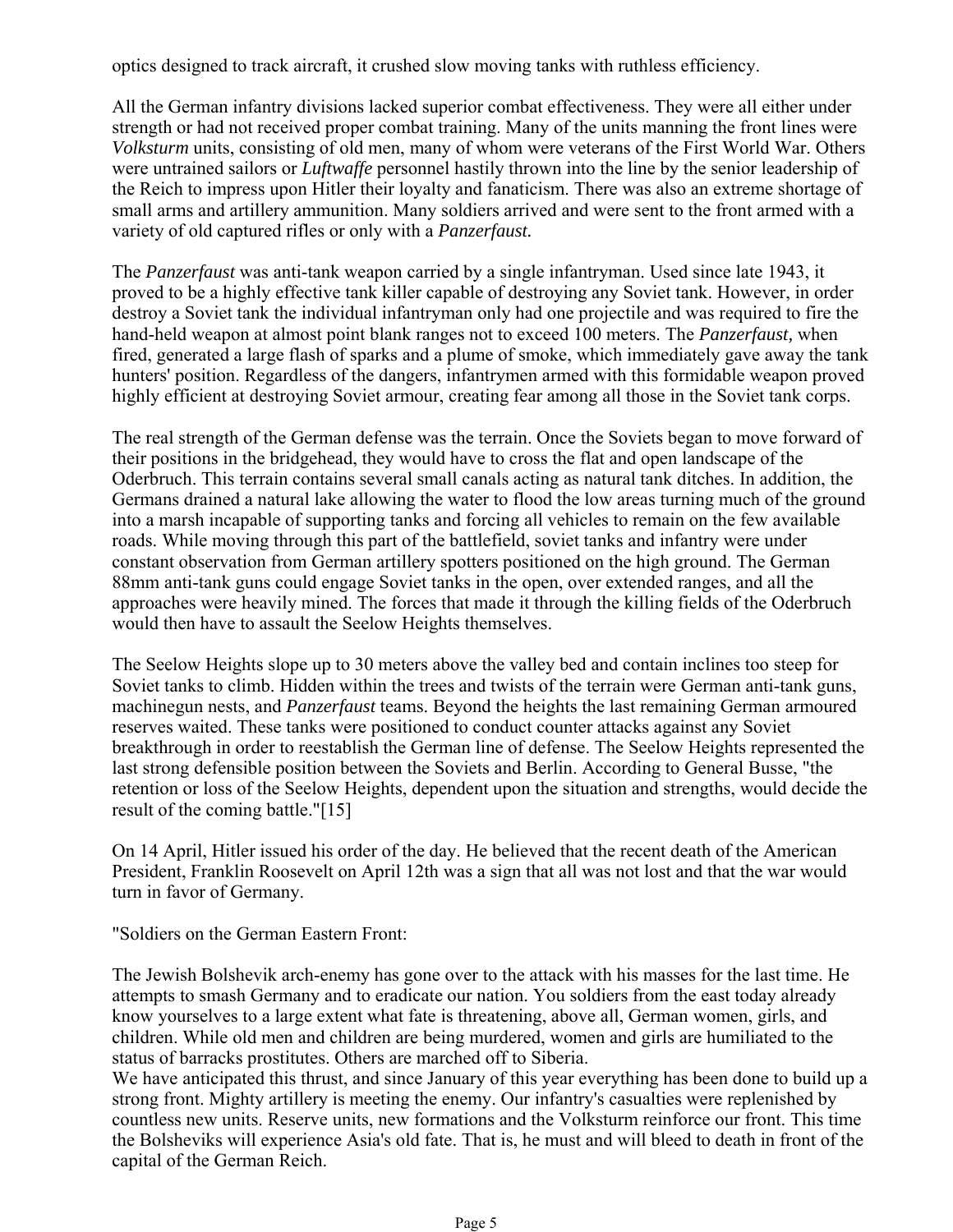Whosoever does not do his duty at this moment is a traitor to our nation. The regiment or division that leaves its position acts so disgracefully that it will have to be ashamed before the women and children who are withstanding the bombing terror in our towns.

Above all, look out for the treacherous few officers and soldiers who, to secure their own miserable lives, will fight against us in Russian pay, perhaps even in German uniforms. Whosoever gives you a command to retreat is, unless you know him well, to be arrested immediately, and if necessary to be executed immediately, irrespective of his rank.

If in these coming days and weeks every soldier on the Eastern Front fulfills his duty, Asia's last onslaught will collapse just as in the end our enemies' penetration in the west will despite everything, come to naught. Berlin remains German, Vienna will again be German and Europe will never be Russian.

From one community, sworn to defend not a vain conception of a fatherland, but to defend your homeland, your women, your children and thus your future.

In this hour the entire German nation looks to you, my soldiers in the east, and only hopes that by your fanaticism, by your arms and by your leadership, the Bolshevik onslaught is drowned in a blood bath.

At the moment when fate has taken the greatest war criminal of all times from this earth, the war will take a decisive turn.

# Adolph Hitler [16]

To observe and control the battle, General Chuikov had an elaborate bunker system built on top of the only high ground occupied by the Soviets West of the Oder, the Reitwein Spur. From this position Chuikov was able to observe all the approaches his forces were to use for their attack. This position was so favorable that the Front Commander, Marshal Zhukov co-located his headquarters on top of the Reitwein Spur. This move irritated General Chuikov who wrote, "Unexpectedly the observation post of the front commander (Zhukov) was also transferred here. Frankly speaking many officers, including myself, did not particularly welcome the presence of superior officers at their command and observation posts; it was easier to control the course of an action without them."[17]

By the night of 15-16 April, all the preparations had been made, orders had been given, and the time for the attack had come. Zhukov arrived in his bunker along with Chuikov shortly before the three o'clock start time. They each had a cup of tea served by a young female soldier who according to Zhukov had a very non-Russian name. In the bridgehead Soviet soldiers stood ready. The fear and excitement of moment was overwhelming but they were ready. The Berlin Operation, as described by Zhukov, "was to be the crowning point of the triumphant road traveled by the heroic Soviet troops who had battled their way over thousands of kilometers, grown wise with the experience of major battles and become steeled in ferocious fighting. They were aflame with the desire to deal the enemy the final blow and to end the war as swiftly as possible."[18]

At three o'clock on the morning of 16 April 1945, the largest artillery barrage in the history of warfare was unleashed on Zhukov's order. From his position on the Reitwein Spur, Zhukov watched as the firepower of 40,000 guns (including mortars and rockets) began their orchestra of death. Zhukov remembers the opening barrage, "In that same instant the entire area was brilliantly lit up by the fire of many thousands of guns, mortars and our legendary Katyushas followed by the deafening thunder of the explosions of shells, mines, and aerial bombs."[19] Chuikov describes his witness to the awesome firepower of the Soviet Army, '. . . in an instant it became light as day. In the flashes of artillery fire we saw the unfurled Guards colors moving forward along the trenches to the assault positions. A volcanic rumble resounded as 40,000 guns began to fire. The Oder valley seemed to rock. Fountains of dust and smoke shot up into the air."[20]

From atop the Seelow Heights, a German officer, Lt. Tams observed the artillery barrage. He provides a first-hand account of this event seen from those who were the object of this destruction. "It seemed as if the dawn was suddenly upon us, then vanished again. The whole Oder valley bed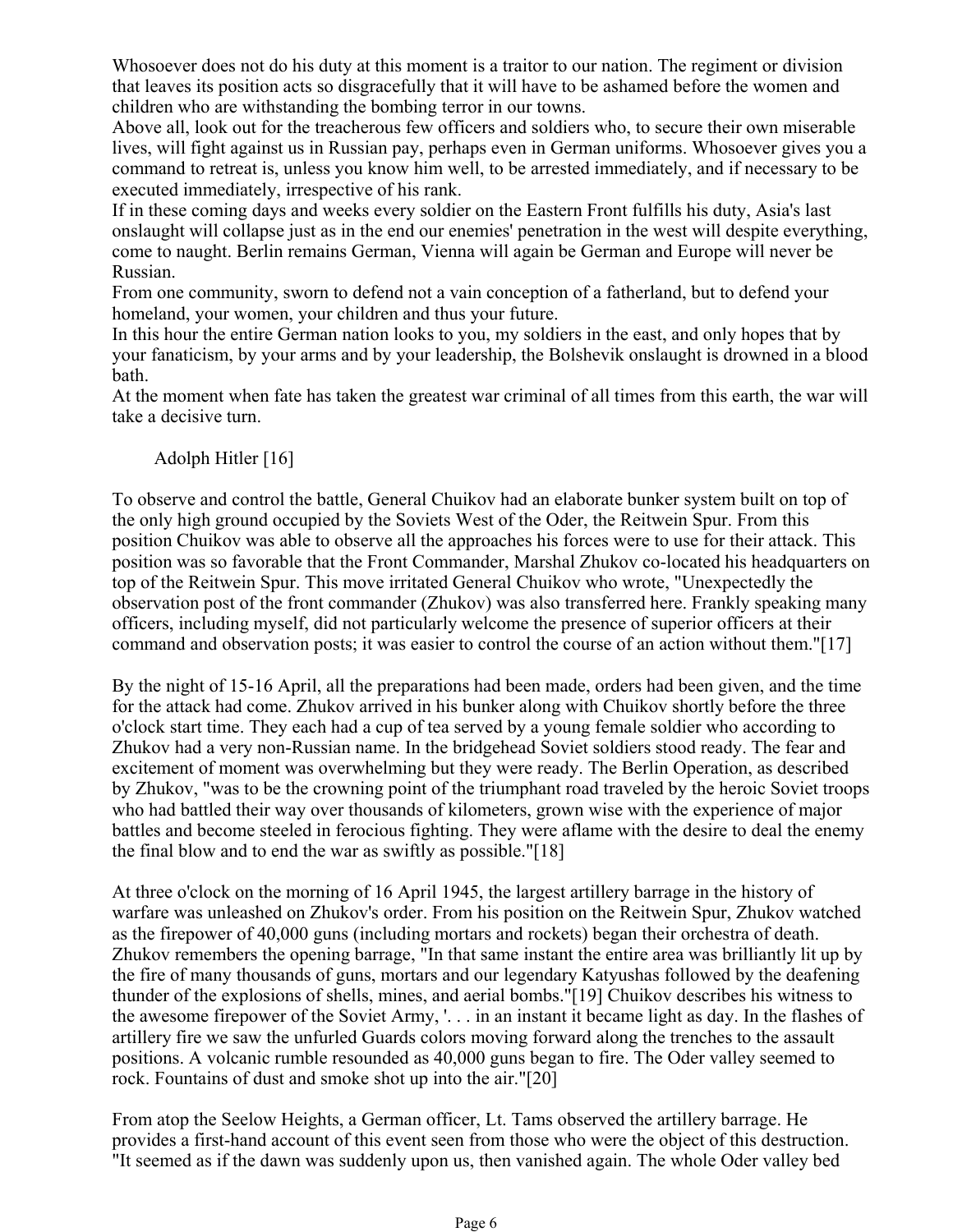shook. In the bridgehead it was as light as day. The hurricane of fire reached out to the Seelow Heights. It seemed as if the earth was reaching up into the sky like a dense wall. We were soon covered in sand, dirt, and glass splinters. None of us had experienced anything like it before, and would not have believed it possible. There was no escape. The greatest concentration of artillery fire in history was directed immediately in front of us. We had the impression that every square yard of earth would be ploughed up."[21] Another German soldier, Friedhelm Schoneck provides a vivid recollection of this terrifying event, "It is 3 o'clock but still night. The night has gone mad. An eardeafening din fills the air. In contrast to what we have experienced previously, this is no bombardment but a hurricane tearing apart everything in front of us, over us and behind us. The sky is glowing red as if it will crack open at any moment. The ground rocks, heaves and sways like a ship in a Force 10 gale. We crouch down in our defensive positions, our hands grasping our weapons in deadly fear, and our bodies shrunken into tiny crouching heaps at the bottom of the trench. The bursting and howling of the shells, the whistling and hissing of shrapnel fills the air or what remains of it for us to breathe. Screams and orders are choked by steel, earth, and the acrid smoke of the volcano that has suddenly opened up on top of us with incredible force. Our trench system has disappeared, collapsed or been flattened by thousands of shells and bombs. The dugout we are sitting in has become even narrower, the walls driven inward, packing us together like sardines in a tin can. We tremble and pray, the beads of rosaries slipping through soldiers' dirty hands. We have lost all shame. Dear God, hear us calling to you from this hell!"[22]

During this first bombardment, the Soviets fired the majority of the 1,236,000 artillery rounds fired on the first day of attack. Zhukov describes this number as being 2,450 railway carloads of shells.[23] Very often, the First World War is considered to have been the zenith for artillery. The massive use of artillery by the Soviets in their final offensives proves otherwise when compared with the enormous bombardment described during the British Somme Offensive of 1916. The British utilized only 1,437 guns along an 18-mile front; the bombardment taking seven days to fire 1,500,000 shells.

At 0320 hours, the searchlights were turned on and the combined infantry and tank assault of the 8th Army began. Unfortunately for the Soviets the searchlights had never been used in combat. The massive artillery barrage produced a cloud of smoke and dust so thick that the beams of light could not penetrate it. Visibility was reduced to zero. Front line commanders requested that the lights be turned off. Zhukov, seeing the lights turned off immediately ordered them turned back on. Confusion reigned as the fog of war overcame the troops moving through a fog of dust and debris. Many units elected to wait until daylight before proceeding forward. The Soviets had lost all the advantages of attacking in the darkness.

The Soviet ground attack was moving slowly but the full might of their Air Force was not. The 18th Air Army joined the attack utilizing 743 heavy bombers to drop 884 tons of bombs on German strong points. At daybreak over 1600 ground attack *Sturmoviks* and bombers of the 16th Air Army screamed in low over their heads to attack positions on the Heights. The main task of the air forces was to provide close air support to the main strike force during the breakthrough battle. There were 6,500 sorties flown on the 16th alone.[24]

The combined artillery and air attacks of the morning of the 16th had completely devastated the first German defensive belt. Only a few strong points located in the small towns were able to resist the Soviet masses. What Zhukov and Chuikov didn't know was that the German commander Heinrici, a seasoned veteran of the Eastern Front, had anticipated the attack and had moved the majority of his forces off the front lines and back to the second defensive belt. The vast majority of Zhukov's initial strike had fallen on empty positions. Few of those who remained in the front line positions survived to describe the attack. For those positioned on top of the Seelow heights, the site of the Soviet Army moving forward that morning was chilling. Lt. Tams writes, "Cautiously we risked a peep over the Heights down into the Oderbruch, and what we saw made the blood run cold. As far as we could see in the grey light of dawn came a single wave of heavy tanks. The air was filled with the noise of tank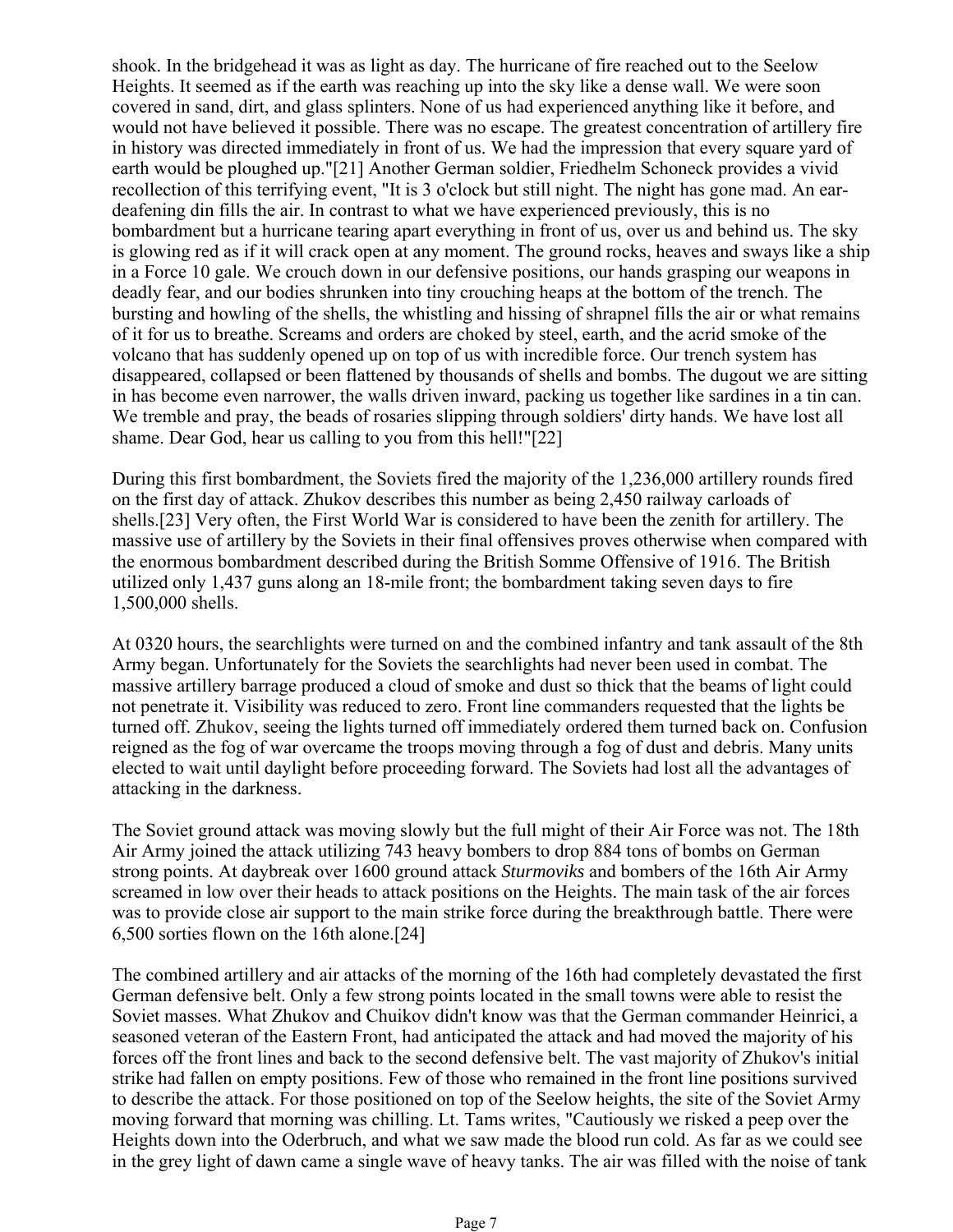engines and the rattling of tank tracks. As the first row came closer we saw behind them another, and then hordes of running infantry."[25] East Front veteran Heinz Landau remembered, "I was watching the Ivans approaching from the top of our position, (the Seelow Heights) and it sent shivers down my spine. Tanks of assorted sizes but mostly T-34s in vast numbers, probably outnumbering our guns, How does one describe the sight of the Russian army on the move? I for one do not know. Even an army of ants is an understatement."[26]

The Soviet assault appeared invincible but their movement through the Oderbruch was not easy. Small streams and canals crossing attack routes stopped the Soviet tanks and Self-propelled guns while forcing them to wait for engineer support. The infantry, proceeding through these obstacles became separated from the supporting armor and began to take heavy casualties from German artillery and machine gun fire. Chuikov reported, "The troops were unable to move until the engineers had set up crossings. Any kind of maneuver by motor vehicles or tanks was impossible for the roads were jammed, and to try and move across country, in this marshy valley with its wellmined fields, would have been impossible."[27] Casualties mounted as the German Flak 88's decimated Soviet tanks in the open. German artillery was able to provide devastating fire support. Again, the Soviet Airforce began pounding German rear areas in an attempt to cover the attacking ground forces. They were able to silence a large number of German artillery batteries. It was noon before Chuikov's tanks made it to the foot of the Seelow Heights. However, the terrain made it impossible for the tanks to move up to the Heights. Chuikov was bogged down and needed to move his artillery forward, in order to provide better support the attacking tanks and infantry during an attempt to take the Heights.

The original Soviet plan of attack was in chaos. It was about to get worse. While Chuikov ordered his artillery to move forward, Zhukov was becoming displeased with the progress of his troops. Fearing that Marshal Koniev, whose attack in the South was proceeding favorably, would beat him to Berlin, Zhukov without confronting his commanders ordered his two tank armies to move forward at 1430 hours to break the Seelow Heights. He was certain the weight of forces alone would be enough to achieve a breakthrough. Zhukov's interference during a critical period of the battle proved disastrous. Further congestion on the roads made movement almost impossible and severely hindered Chuikov's artillery from moving forward to re-deploy. Added confusion ensued along with an everincreasing loss of command and control as these new tank armies became intermixed with those forces already engaged. Zhukov's order to send in his tank armies failed to achieve the decisive breakthrough he had hoped for. By the end of the day the Seelow Heights were still occupied by the stubborn German defenders. General Busse reported that April 16th, "was a great defensive success in view of the unequal strength."[28]

That evening, Stalin called Zhukov for an update. He was unhappy with Zhukov's progress and warned that Koniev was making good progress in the South and that perhaps Koniev's tank armies should be sent towards Berlin. Zhukov assured Stalin that the Heights would be taken the following day.

By morning the large quantities of Soviet artillery had had time to deploy forward within range of the Seelow Heights. The next morning began with another devastating barrage of artillery fire and close air strikes. Lt. Tams remembers, "Dawn brought yet another blast of artillery fire, which was supplemented and supported by wave after wave of bombing attacks by heavy aircraft. It was horrific."[29] The German defenders stubbornly held onto their positions as Zhukov's tank armies made another advance against the Seelow Heights. Once again, the 88mm Flak Guns and the tank hunting infantry armed with deadly *panzerfausts* destroyed many Soviet tanks. However, the Soviets began to make some progress. German casualties were mounting and no replacements were coming. Soviet tanks made small breakthroughs but were thrown back by the few German Panzer reserves. By the end of the day, the German defense was precarious but Soviet casualties had once again been tremendous caused in a large part by Zhukov's tactics of attacking in mass. Zhukov was losing the race for Berlin.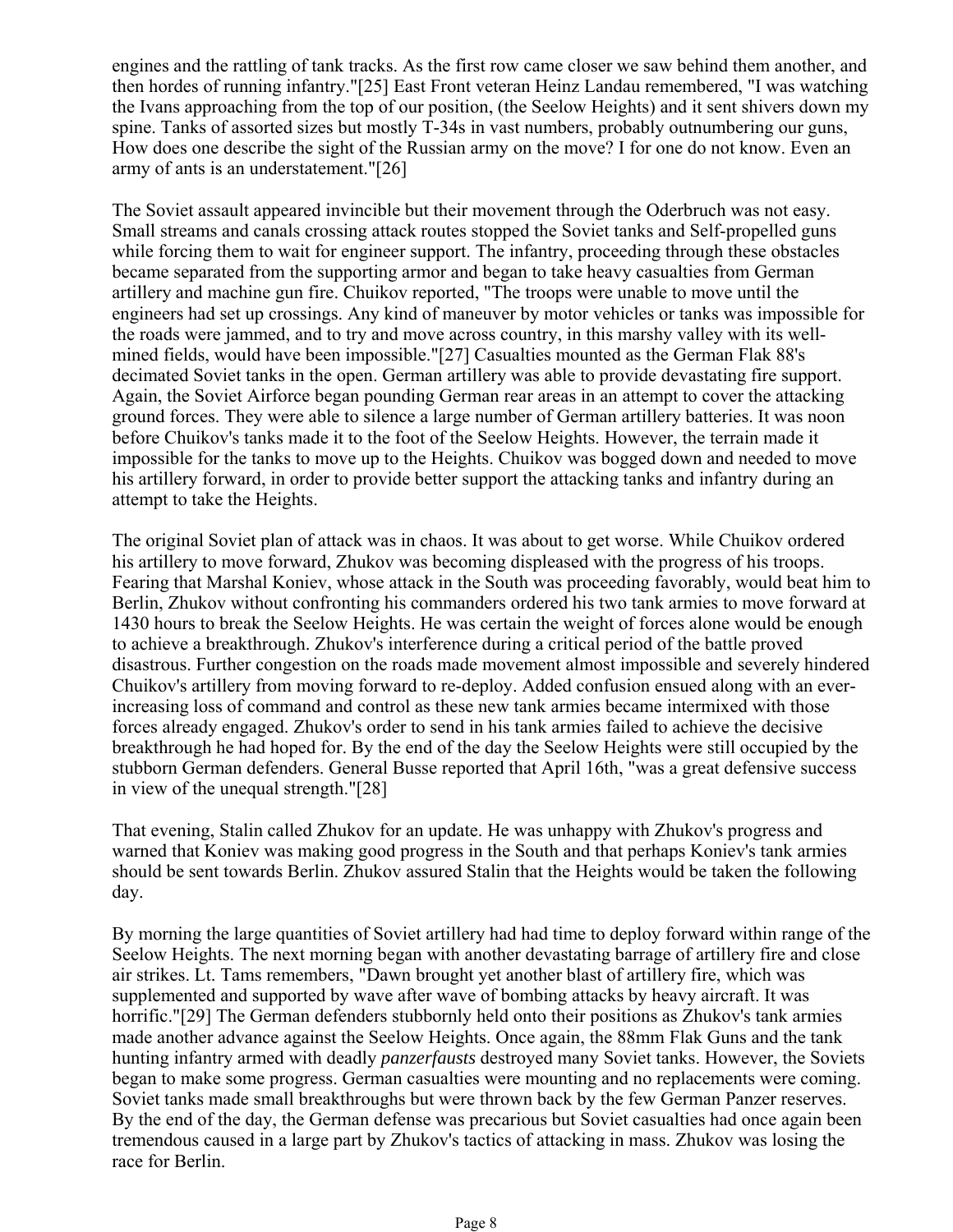General Heinrici and General Busse were well aware that they could not continue to hold the positions along the heights for another day without immediate reinforcements. Elements of the two SS Panzer Divisions, *Nederland* and *Nordland* , were eventually released but they were unable to arrive in time. Hans Hansen was positioned behind the Heights near the city of Seelow and remembers the events of the morning of 18 April in his sector, "We were thrown into a sector of the front line a bit further to the north, between Seelow and Muncheberg. One could hardly talk of a front line, for, apart from two heavy flak batteries from our battalion and several infantry stragglers, there was nothing else available. No sooner had we arrived than the Russians attacked head-on with a large armored force. It looked dangerous, as the fire-spitting monsters rolled slowly toward us, the 88mm flak was superior, and the Soviets changed their direction of attack further to our left, where they found no resistance worthy of the name, and rolled past us. There was no doubt where they were going: to Berlin!"[30] Soviet tanks were able to breach the German positions in numerous places and threatened to flank others. Still, the remnants of the German Army continued to fight through the day and hold were they could as other units ambushed Soviet tanks. The Soviets may have cracked the dike but the cost was high.

The following morning, the final defenses were torn apart by the powerful Soviet forces. The survivors began a general retreat. Lt. Tams was one of those survivors and remembers, "the depression that came over us as we moved back defeated and exhausted through the countryside. The overwhelming might thrown against us had broken our backbone. Our regiment had ceased to exist as a regiment. It was the first time that I had experienced such a loss of self-confidence among our troops, as we recognized our powerlessness against this steamroller from the east. I was reminded of a line from our regimental song: 'A Hanseatic regiment knows only victory-or death!'"[31] The decisive battle for the Seelow Heights was over. Over 12,000 German soldiers had been killed and the last reserves had been used up. Germany would continue to conduct a fighting retreat back into the city of Berlin and those who survived would fight in the streets of the once great German capital city until the end.

Zhukov would win the race to Berlin, despite entering the city after Marshal Koniev's tanks. With two army fronts converging in the streets of Berlin, Stalin ordered Koniev back giving Zhukov the prize. The price in blood paid by the Soviet people to win Zhukov his place in history was enormous. During the breakout from the Oder, the Soviets had lost a reported 33,000 dead along with 743 tanks and self-propelled guns. Although we shall never know the final answer, it can be estimated that the total casualties sustained in killed and wounded may have exceeded 150,000 soldiers over four days in Zhukov's 1st Byelorussian Front alone.

For most of the Soviet and German leadership, the success of the operation, given the overwhelming Soviet superiority in manpower, armor, and air power seemed a certainty. Clearly, Zhukov expected much greater success. The unexpected high casualties may have come as a result of Zhukov's pride and determination to beat Koniev into Berlin or perhaps it was the lack of surprise and the overall ineffectiveness of the opening attacks. Chuikov wrote, ". . . we also underrated the specific features of the terrain, which abounded in canals, streams, lakes and other natural obstacles. Lack of roads restricted our freedom of maneuver and made it impossible to commit large forces during the attack."[32]

As in every battle, what Clausewitz called friction came into play making even the best plans and the most overwhelming advantages less so. What cannot be denied is the fact that the outnumbered German Army positioned along the Seelow Heights confronted the largest concentration of forces in the history of warfare in a final battle for their country. Given the advantages the terrain offered them in these positions, it took far more than just the sheer weight of the Soviet forces to overwhelm them. It required the combined arms of Soviet infantry and tank forces supported by artillery, engineers, supply troops, and the Soviet Air Force. Combined arms operations have been the standard doctrine for all modern military forces fighting in theaters of war around the world through the second half of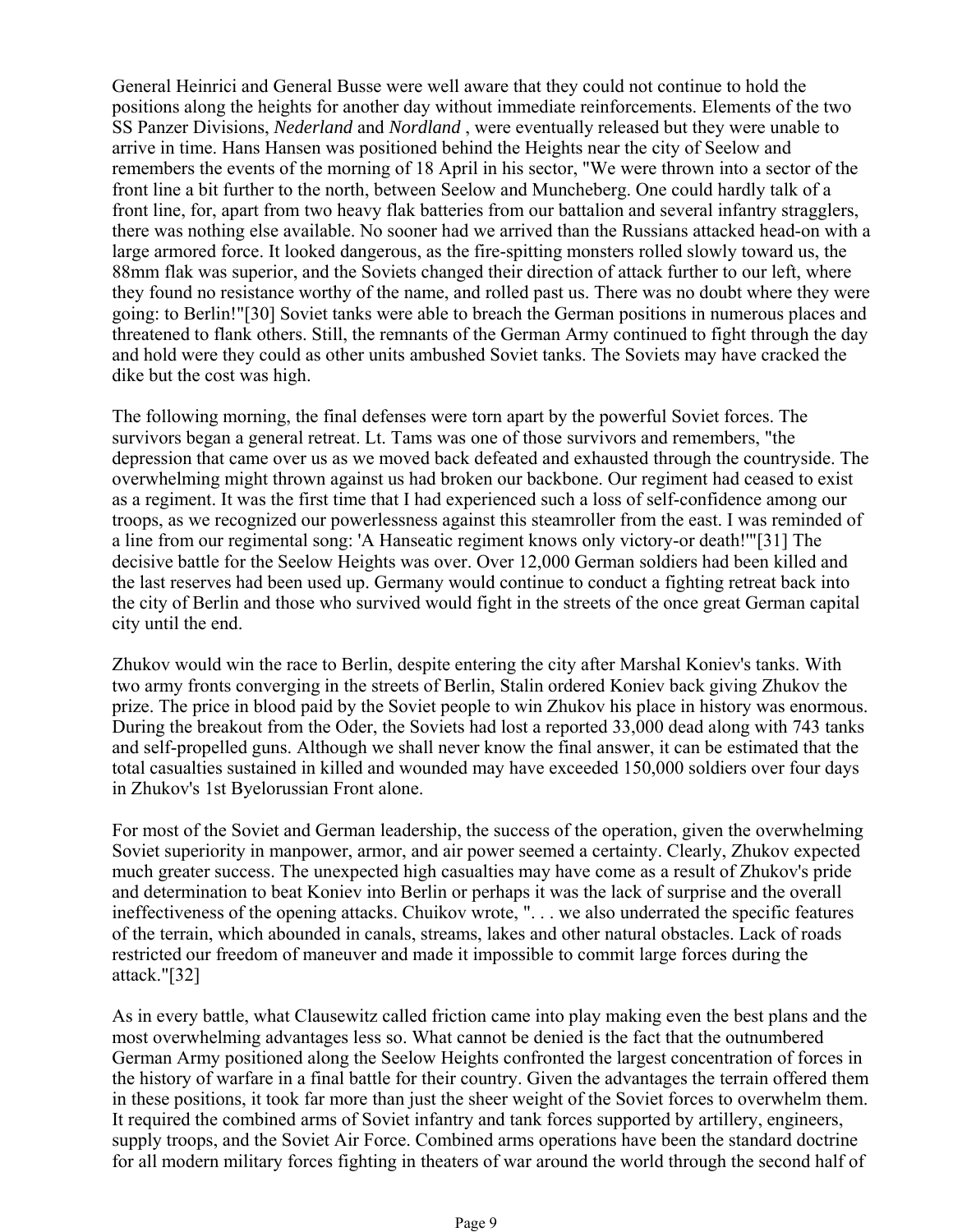the twentieth century. However, none of the battles fought since April 1945 equaled Zhukov's overwhelming use of force. The decisive battle for the Seelow Heights remains the zenith of combined arms warfare.

\* \* \*

#### **Footnotes**

[1]. Christopher Duffy, *Red Storm on the Reich: the Soviet March on Germany, 1945,* (New York: Maxwell Macmillan International, 1991) 313.

[2]. David M. Glantz,, *The Military Strategy of the Soviet Union,* (London: Frank Cass and Company, 1992), 132.

[3]. Glantz, 154.

[4]. Duffy, 337.

[5]. Glantz, 150.

[6]. Tony Le Tissier, *Zhukov at the Oder,* (Connecticut: Praeger Publishers, 1996), 41.

[7]. Ibid, 97.

[8]. G. K. Zhukov, *The Memoirs of Marshal Zhukov,* (New York: Delacorte Press, 1971) 590.

[9]. Zhukov, 599.

[10]. Mark Healy, *Kursk 1943: The Tide Turns in the East,* (Great Britain: Osprey Publishing, 1993), 19.

[11]. Zhukov, 598.

[12]. Tissier, *Zhukov on the Oder,* 145.

[13]. Zhukov, 598.

[14]. Duffy, 315.

[15]. Tissier, 120.

[16]. Adolph Hitler, "Chancellor Hitler's Order for a Last Stand in the East," (Article on-line) *New York Times,* 16 April 1945, accessed 19 August 2002, http://www.ibiblio.org/pha/policy/1945/450416b.html, Internet.

[17]. Chuikov, 145.

[18]. Zhukov, 592.

[19]. Ibid, 603.

[20]. Tissier, *Zhukov at the Oder,* 158.

[21]. Tissier, *With Their Backs to Berlin,* 101.

[22]. Tissier, *Zhukov at the Oder,* 159.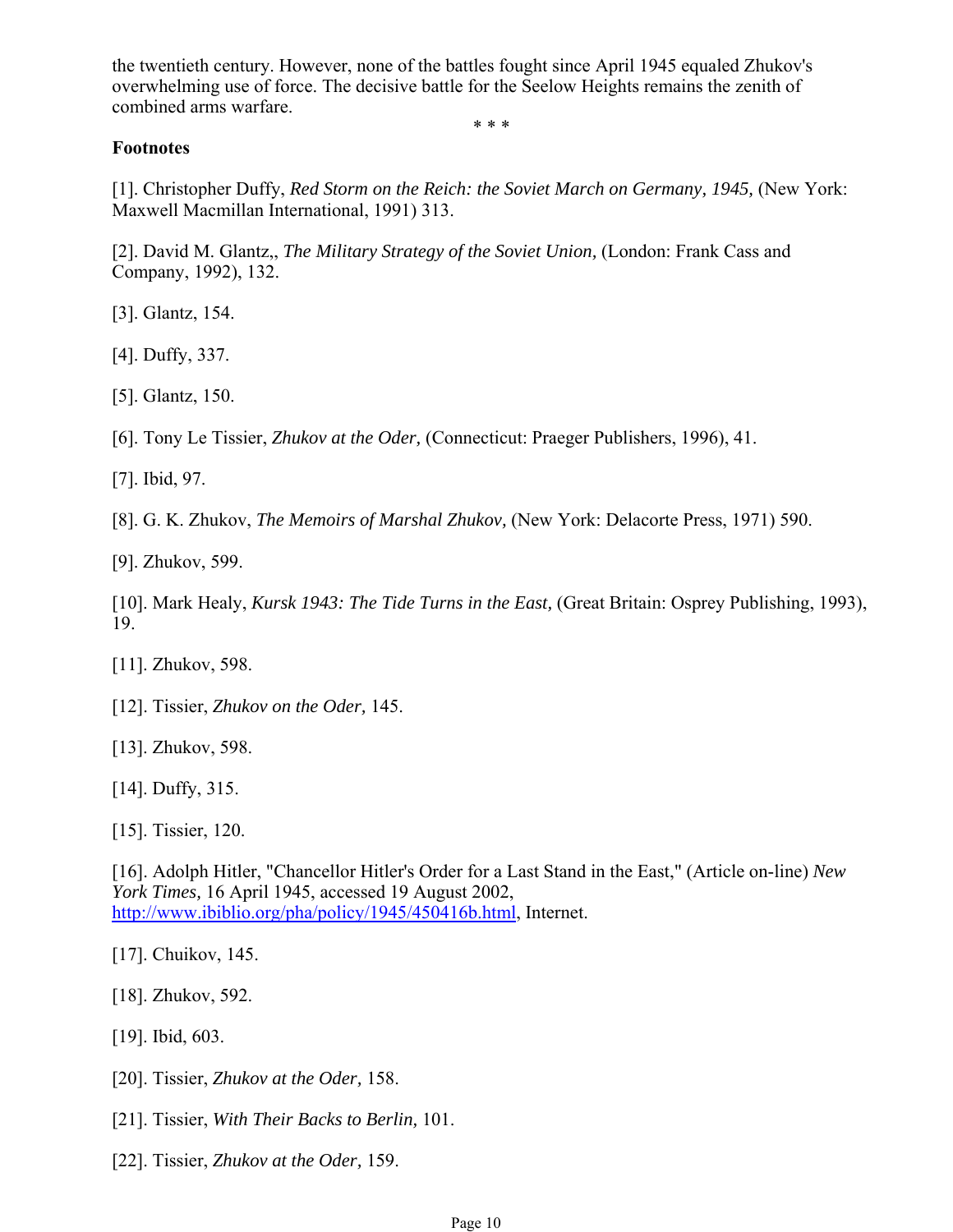[23]. Zhukov, 604.

[24]. Antony Beevor, *The Fall of Berlin 1945,* (New York: Viking Penguin, 2002), 221.

[25]. Tissier, *With Our Backs to Berlin,* 101.

[26]. Russ Schneider, *Gotterdammerung 1945: Germany's Last Stand in the East,* (Philomont: Eastern Front/Warfield Books Inc., 1998), 462.

[27]. Tissier, *Zhukov at the Oder,* 178.

[28]. Tissier, *Zhukov at the Oder,* 187.

[29]. Tissier, *With Our Backs to Berlin,* 103.

[30]. Tissier, *Zhukov at the Oder,* 219.

[31]. Tissier, *With Our Backs to Berlin,* 106.

[32]. Duffy, 377.

## **Bibliography**

Beevor, Antony. *The Fall of Berlin 1945.* New York: Viking Penguin, 2002.

Chuikov, Vasili I.. *The Fall of Berlin.* New York: Holt, Rinehart and Winston, 1968.

Duffy, Christopher. *Red Storm on the Reich: the Soviet March on Germany, 1945.* New York: Maxwell Macmillan International, 1991.

Glantz, David M.. *Soviet Military Operational Art: In Pursuit of Deep Battle.* London: Frank Cass and Company, 1991.

Glantz, David M.. *The Military Strategy of the Soviet Union.* London: Frank Cass and Company, 1992.

Grandsen, James and Steven J. Zaloga. *Soviet Tanks and Combat Vehicles of World War Two.* London: Arms and Armour Press, 1984.

Hitler, Adolph. "Chancellor Hitler's Order for a Last Stand in the East." (Article on-line) *New York Times,* 16 April 1945, accessed 19 August 2002, http://www.ibiblio.org/pha/policy/1945/450416b.html, Internet.

Ryan, Cornelius. *The Last Battle.* New York: Simon and Schuster, 1966.

Schneider, Russ. *Gotterdammerung 1945: Germany's Last Stand in the East.* Philomont: Eastern Front/Warfield Books Inc., 1998.

Tissier, Tony Le. *With Our Backs to Berlin.* England: Sutton Publishing Limited, 2001.

Tissier, Tony Le. *Zhukov at the Oder.* Connecticut: Praeger Publishers, 1996.

Zhukov, G. K. *The Memoirs of Marshal Zhukov.* New York: Delacorte Press, 1971.